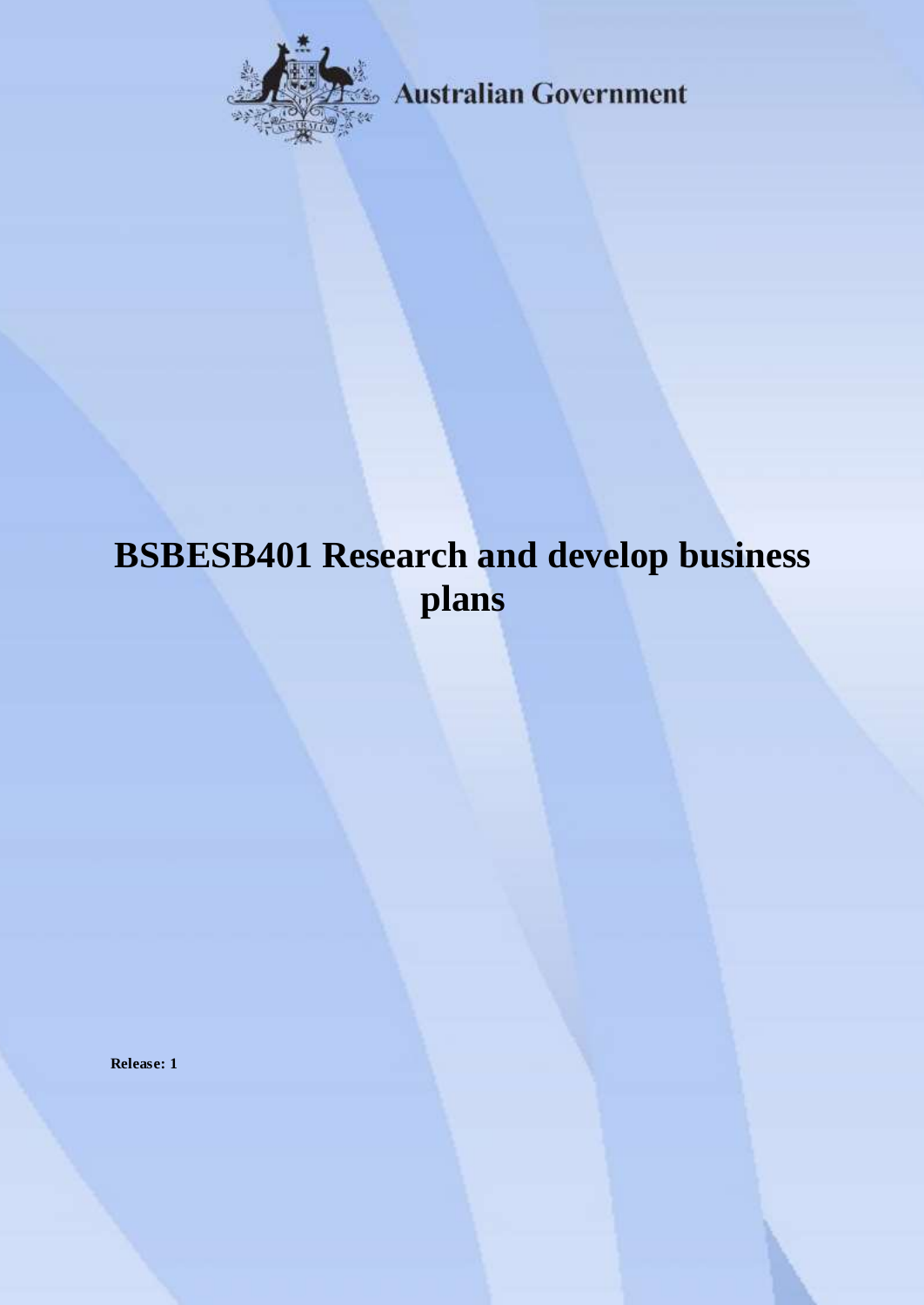## **BSBESB401 Research and develop business plans**

#### **Modification History**

| Release   | <b>Comments</b>                                                                         |
|-----------|-----------------------------------------------------------------------------------------|
| Release 1 | This version first released with BSB Business Services<br>Training Package Version 7.0. |

## **Application**

This unit describes the skills and knowledge required to research and develop business plans for achieving business goals and objectives.

The unit applies to those establishing or operating a business providing self-employment, as well as those establishing a new venture as part of a larger organisation.

No licensing, legislative or certification requirements apply to this unit at the time of publication.

## **Unit Sector**

Business Competence – Entrepreneurship and Small Business

#### **Elements and Performance Criteria**

| <b>ELEMENT</b>                               | PERFORMANCE CRITERIA                                                                                                                                                                   |
|----------------------------------------------|----------------------------------------------------------------------------------------------------------------------------------------------------------------------------------------|
| Elements describe the<br>essential outcomes. | Performance criteria describe the performance needed to<br>demonstrate achievement of the element.                                                                                     |
| 1. Prepare to develop<br>business plan       | 1.1 Identify purpose and required components of business plan<br>1.2 Identify and document business goals, objectives and budget<br>1.3 Research market needs and estimate market size |
| 2. Draft business plan                       | 2.1 Establish resource, legal and compliance requirements<br>according to identified business goals and objectives                                                                     |
|                                              | 2.2 Assess product mix, volumes and pricing opportunities relevant<br>to the identified target market and according to business goals<br>and objectives                                |
|                                              | 2.3 Plan marketing activities relevant to the product mix and<br>according to marketing objectives and strategies and budgetary<br>requirements                                        |
|                                              | 2.4 Develop draft plan according to identified business goals,<br>objectives and market needs                                                                                          |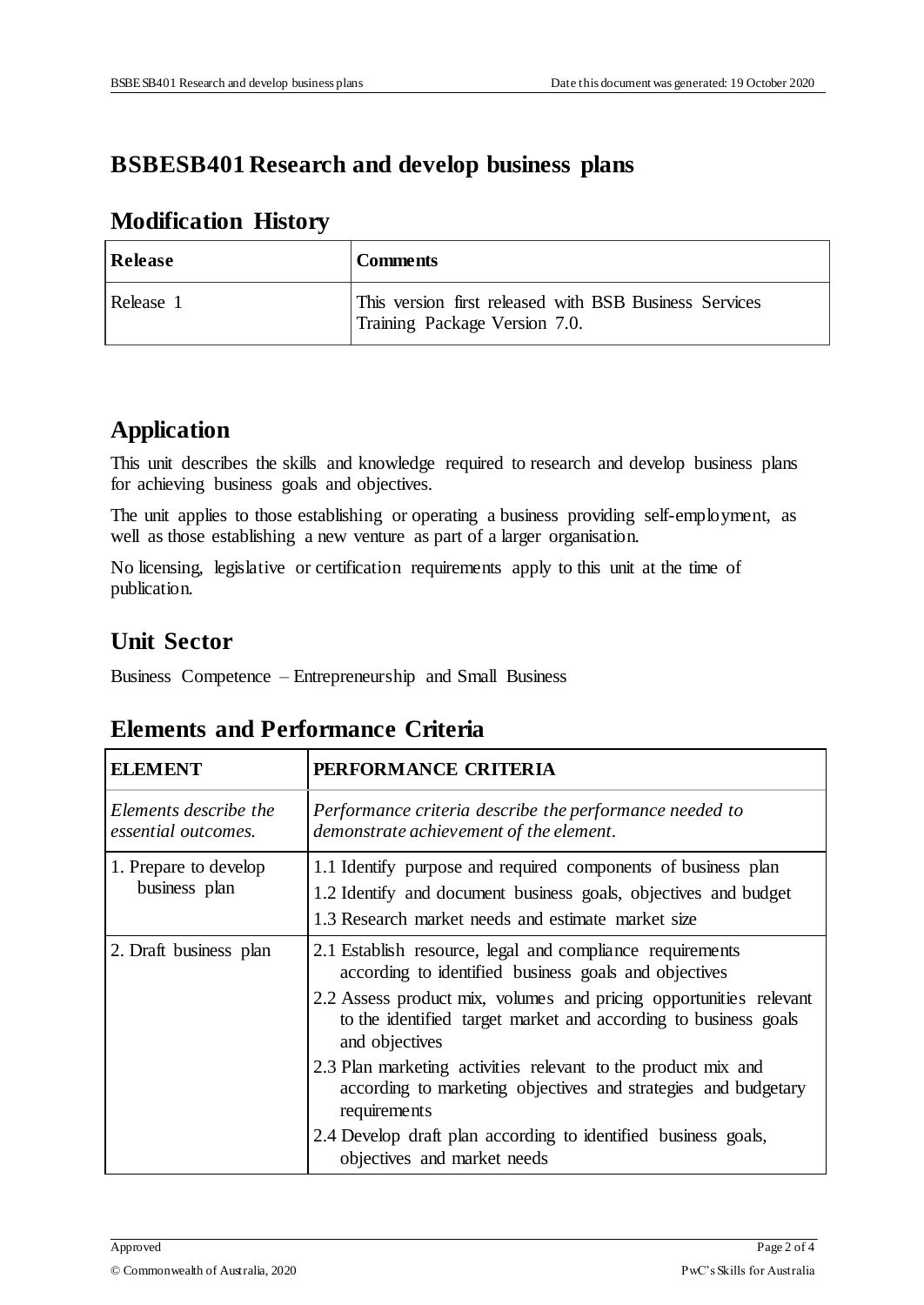| <b>ELEMENT</b>                                        | PERFORMANCE CRITERIA                                                                                                                                                |
|-------------------------------------------------------|---------------------------------------------------------------------------------------------------------------------------------------------------------------------|
|                                                       | 2.5 Analyse draft plan and identify, assess and prioritise internal<br>and external risks according to workplace procedures                                         |
|                                                       | 2.6 Research specialist services and sources of advice and cost<br>according to available resources                                                                 |
| 3. Create a business plan                             | 3.1 Identify costs associated with production and delivery of<br>business products and/or services                                                                  |
|                                                       | 3.2 Calculate prices based on costs and profit targets, as a<br>charge-out rate for labour or unit price for products and/or<br>services                            |
|                                                       | 3.3 Prepare cash flow projections to enable business operation<br>according to business plan and legal requirements                                                 |
|                                                       | 3.4 Select budget targets to enable ongoing monitoring of financial<br>performance                                                                                  |
|                                                       | 3.5 Identify sources of finance for required liquidity according to<br>business goals and objectives and workplace procedures                                       |
| 4. Finalise business<br>planning and plan for<br>risk | 4.1 Develop risk management strategies according to business goals<br>and objectives, and legal and compliance requirements, and<br>established business activities |
|                                                       | 4.2 Assess likelihood of non-conformance with each component of<br>business plan                                                                                    |
|                                                       | 4.3 Develop a contingency plan to address possible areas of<br>non-conformance according to workplace procedures                                                    |
|                                                       | 4.4 Identify specific interests and objectives of key stakeholders<br>and confirm their support of planning outcomes                                                |

## **Foundation Skills**

*This section describes those language, literacy, numeracy and employment skills that are essential to performance but not explicit in the performance criteria.*

| <b>Skill</b>    | <b>Description</b>                                                                                                     |
|-----------------|------------------------------------------------------------------------------------------------------------------------|
| Reading         | Identifies, analyses and evaluates information during planning process                                                 |
| Writing         | Prepares written documentation that communicates plan information<br>clearly and effectively                           |
| Numeracy        | Interprets numerical information to determine prospective markets,<br>resource allocations and business profits/losses |
| Self-management | Identifies implications of legal and compliance requirements related<br>to own work                                    |
|                 | Makes a range of critical and non-critical decisions, taking a range of                                                |